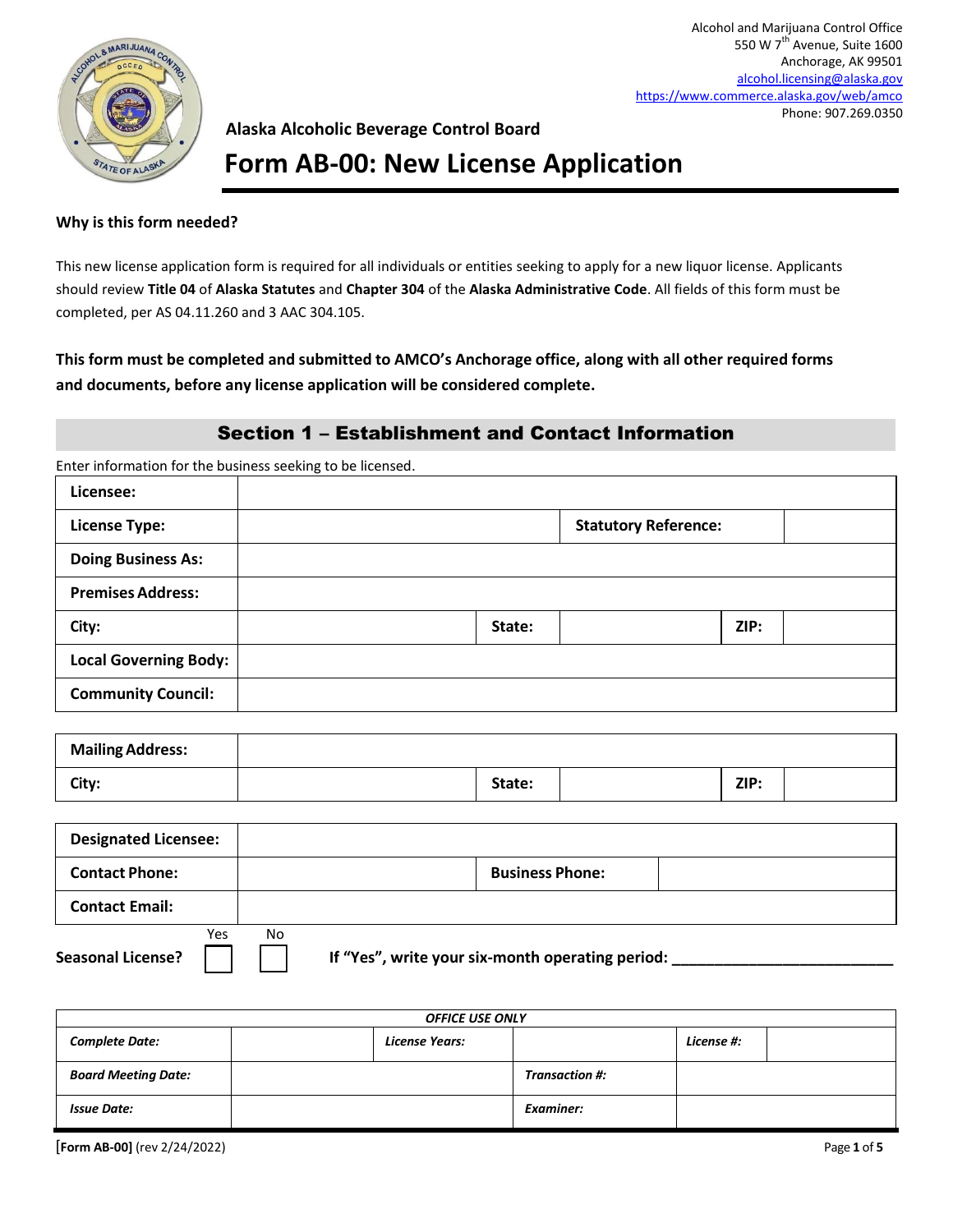

# **Form AB-00: New License Application**

| <b>Section 2 - Premises Information</b>                                                                                                                                                                                                                                                                         |
|-----------------------------------------------------------------------------------------------------------------------------------------------------------------------------------------------------------------------------------------------------------------------------------------------------------------|
| <b>Premises to be licensed is:</b><br>a proposed building<br>a new building<br>an existing facility                                                                                                                                                                                                             |
| The next two questions must be completed by <b>beverage dispensary (including tourism)</b> and package store applicants only:                                                                                                                                                                                   |
| What is the distance of the shortest pedestrian route from the public entrance of the building of your proposed premises to<br>the outer boundaries of the nearest school grounds? Include the unit of measurement in your answer.                                                                              |
| What is the distance of the shortest pedestrian route from the public entrance of the building of your proposed premises to<br>the public entrance of the nearest church building? Include the unit of measurement in your answer.                                                                              |
| <b>Section 3 - Sole Proprietor Ownership Information</b>                                                                                                                                                                                                                                                        |
|                                                                                                                                                                                                                                                                                                                 |
| This section must be completed by any sole proprietor who is applying for a license. Entities should skip to Section 4.<br>If more space is needed, please attach a separate sheet with the required information.<br>The following information must be completed for each licensee and each affiliate (spouse). |
| This individual is an:<br>affiliate<br>applicant                                                                                                                                                                                                                                                                |

| This individual is an: $\Box$ applicant<br>affiliate |  |        |      |  |  |
|------------------------------------------------------|--|--------|------|--|--|
| Name:                                                |  |        |      |  |  |
| <b>Address:</b>                                      |  |        |      |  |  |
| City:                                                |  | State: | ZIP: |  |  |

**City: State: ZIP:**

**Name:**

**Address:**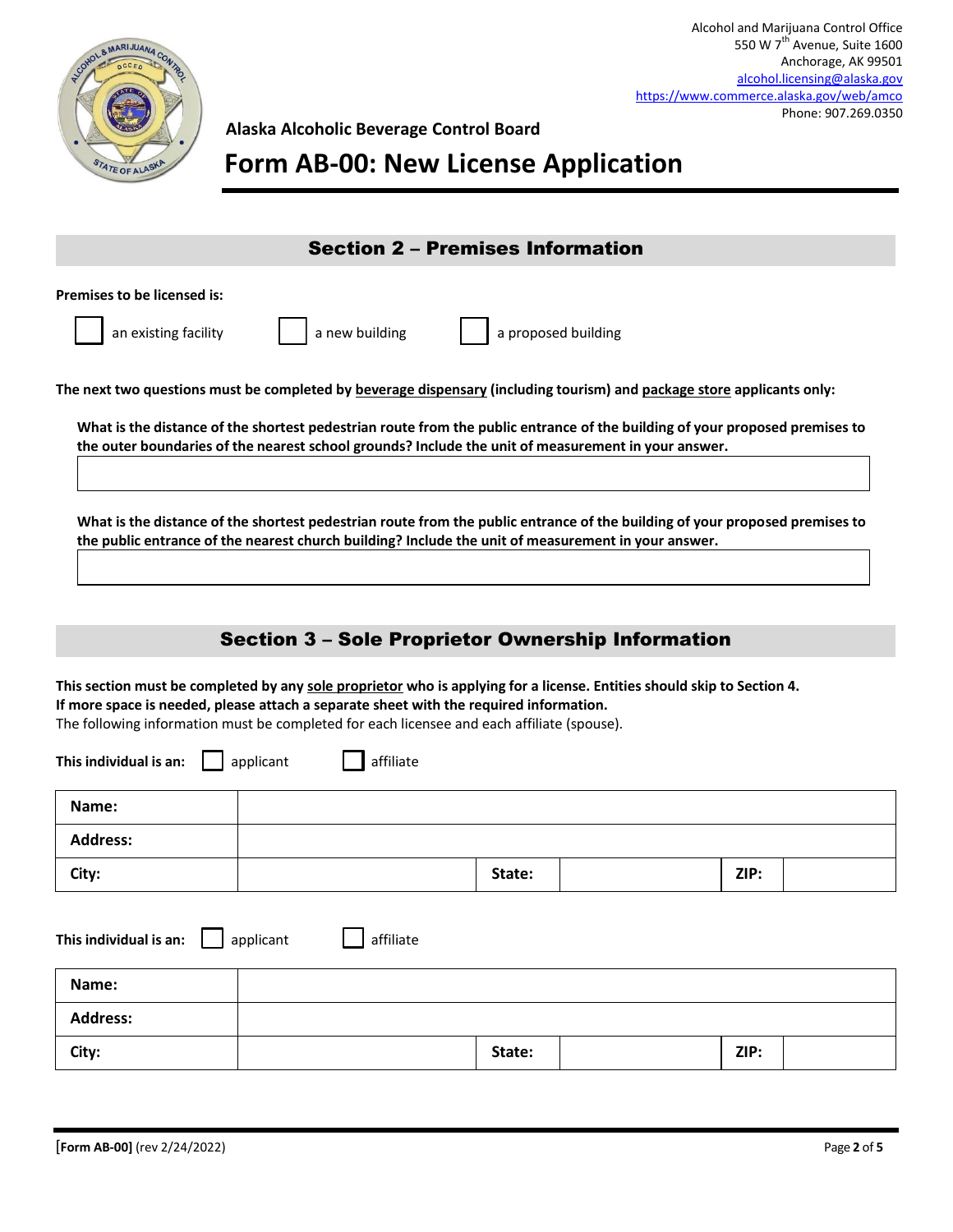

**Form AB-00: New License Application**

## Section 4 – Entity Ownership Information

**This section must be completed by any entity, including a corporation, limited liability company (LLC), partnership, or limited partnership, that is applying for a license. Sole proprietors should skip to Section 5.** 

**If more space is needed, please attach a separate sheet with the required information.** 

- If the applicant is a **corporation**, the following information must be completed for each *stockholder who owns 10% or more* of the stock in the corporation, and for each *president, vice-president, secretary,* and *managing officer*.
- If the applicant is a **limited liability organization**, the following information must be completed for each *member with an ownership interest of 10% or more*, and for each *manager*.
- If the applicant is a **partnership**, including a **limited partnership**, the following information must be completed for each *partner with an interest of 10% or more*, and for each *general partner*.

| <b>Entity Official:</b> |               |          |  |
|-------------------------|---------------|----------|--|
| Title(s):               | <b>Phone:</b> | % Owned: |  |
| <b>Address:</b>         |               |          |  |
| City:                   | State:        | ZIP:     |  |

| <b>Entity Official:</b> |               |          |  |
|-------------------------|---------------|----------|--|
| Title(s):               | <b>Phone:</b> | % Owned: |  |
| <b>Address:</b>         |               |          |  |
| City:                   | State:        | ZIP:     |  |

| <b>Entity Official:</b> |               |          |  |
|-------------------------|---------------|----------|--|
| Title(s):               | <b>Phone:</b> | % Owned: |  |
| <b>Address:</b>         |               |          |  |
| City:                   | State:        | ZIP:     |  |
|                         |               |          |  |
| <b>Entity Official:</b> |               |          |  |
|                         |               |          |  |

| Title(s):       | Phone: | % Owned: |
|-----------------|--------|----------|
| <b>Address:</b> |        |          |
| City:           | State: | ZIP:     |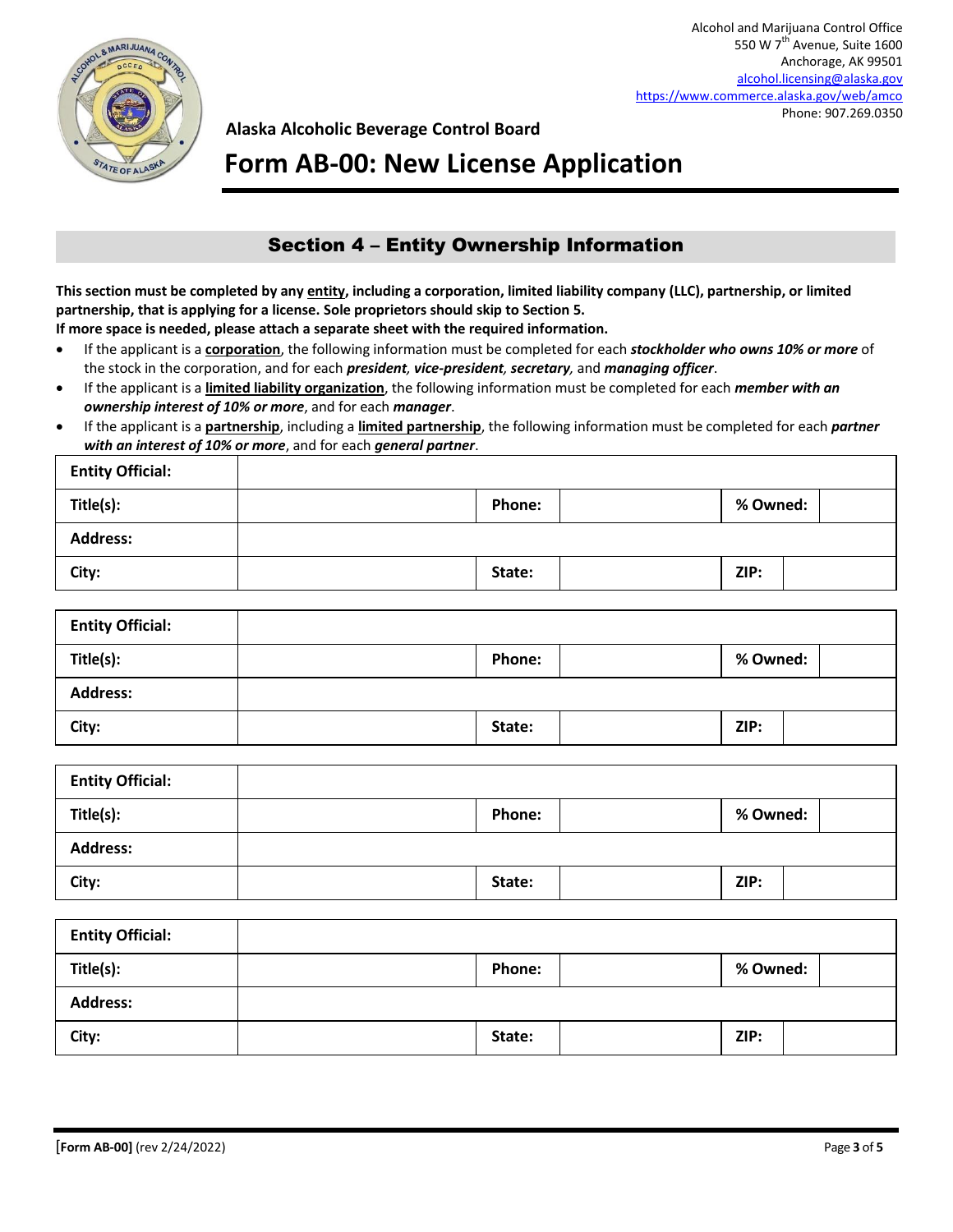

## **Form AB-00: New License Application**

**This subsection must be completed by any applicant that is a corporation or LLC. Corporations and LLCs are required to be in good standing with the Alaska Division of Corporations (DOC) and have a registered agent who is an individual resident of the state of Alaska.** 

| DOC Entity #:                                                                                                                                                                                         | <b>AK Formed Date:</b>                                                                       |                       | <b>Home State:</b> |            |    |
|-------------------------------------------------------------------------------------------------------------------------------------------------------------------------------------------------------|----------------------------------------------------------------------------------------------|-----------------------|--------------------|------------|----|
| <b>Registered Agent:</b>                                                                                                                                                                              |                                                                                              | <b>Agent's Phone:</b> |                    |            |    |
| <b>Agent's Mailing Address:</b>                                                                                                                                                                       |                                                                                              |                       |                    |            |    |
| City:                                                                                                                                                                                                 | State:                                                                                       |                       | ZIP:               |            |    |
| <b>Residency of Agent:</b>                                                                                                                                                                            |                                                                                              |                       |                    | <b>Yes</b> | No |
|                                                                                                                                                                                                       | Is your corporation or LLC's registered agent an individual resident of the state of Alaska? |                       |                    |            |    |
|                                                                                                                                                                                                       | <b>Section 5 - Other Licenses</b>                                                            |                       |                    |            |    |
| Ownership and financial interest in other alcoholic beverage businesses:                                                                                                                              |                                                                                              |                       |                    |            | No |
| Does any representative or owner named in this application have any direct or indirect financial interest in<br>any other alcoholic beverage business that does business in or is licensed in Alaska? |                                                                                              |                       |                    |            |    |

|                                        |  | If "Yes", disclose which individual(s) has the financial interest, what the type of business is, and if licensed in Alaska, which |  |
|----------------------------------------|--|-----------------------------------------------------------------------------------------------------------------------------------|--|
| license number(s) and license type(s): |  |                                                                                                                                   |  |

## Section 6 – Authorization

| <b>Communication with AMCO staff:</b>                                                                                      | Yes | No |
|----------------------------------------------------------------------------------------------------------------------------|-----|----|
| Does any person other than a licensee named in this application have authority to discuss this license with<br>AMCO staff? |     |    |
| If "Yes", disclose the name of the individual and the reason for this authorization:                                       |     |    |